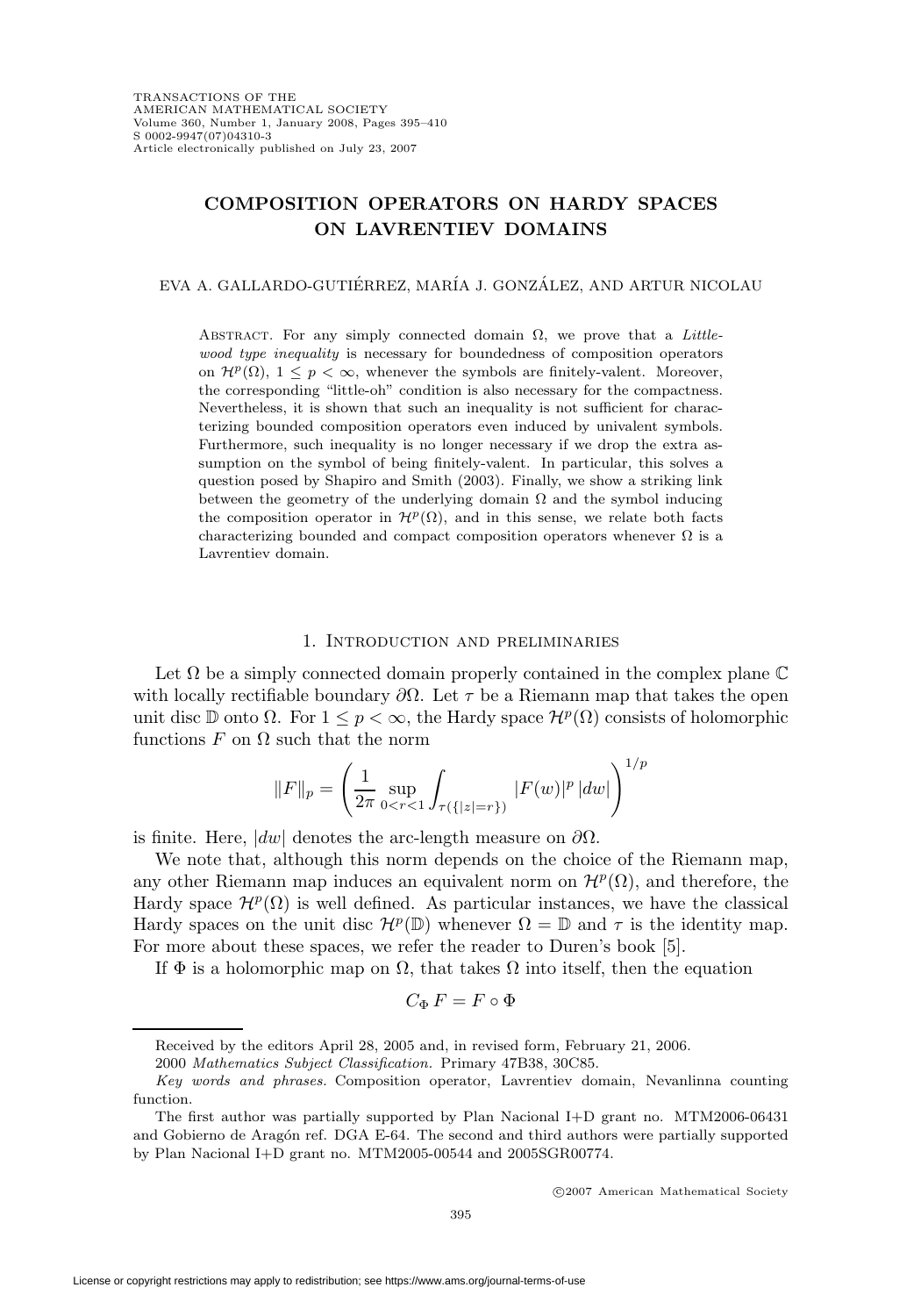defines a composition operator  $C_{\Phi}$  on the space  $\mathcal{H}(\Omega)$  of all holomorphic functions on  $\Omega$ . In case that  $\Omega$  is the open unit disc, Littlewood [8] proved in 1925 that any composition operator  $C_{\Phi}$  is bounded on any Hardy space  $\mathcal{H}^p(\mathbb{D})$ ; a result known as Littlewood Subordination Principle. In the eighties, Shapiro [11] characterized the compactness of  $C_{\Phi}$  on  $\mathcal{H}^p(\mathbb{D})$  in terms of the *Nevanlinna counting function* for  $\Phi$ , which is defined by

$$
N_{\Phi}(w) = \begin{cases} \sum_{z \in \Phi^{-1}\{w\}} \log \frac{1}{|z|} & \text{if } w \in \Phi(\Omega) \setminus \{\Phi(0)\}, \\ 0 & \text{if } w \notin \Phi(\Omega), \end{cases}
$$

where  $\Phi^{-1}\{w\}$  denotes the sequence of the  $\Phi$ -preimages of w, with each point written down as many time as its multiplicity.

More recently, Shapiro and Smith [12] have shown that the geometry of the domain  $\Omega$  plays an important role in the boundedness and compactness of  $C_{\Phi}$  on  $\mathcal{H}^p(\Omega)$ . In particular, they prove that the condition of boundedness for the derivative of the Riemann map  $\tau$  and its reciprocal actually characterizes the domains  $\Omega$ for which every composition operator is bounded in  $\mathcal{H}^p(\Omega)$ . Moreover,  $\mathcal{H}^p(\Omega)$  supports a compact composition operator if and only if  $\partial\Omega$  has finite one-dimensional Hausdorff measure. They ask for a characterization of boundedness and compactness of composition operators  $C_{\Phi}$  along the lines of the results in [11].

The aim of this paper is to relate the geometry of the domain  $\Omega$  to the fact that boundedness (respectively compactness) of  $C_{\Phi}$  on  $\mathcal{H}^p(\Omega)$  can be characterized in terms of a Nevanlinna type condition for  $\Phi$  in  $\Omega$ . From this point of view, if δ(z,∂Ω) denotes the distance from z to the boundary of Ω, we define the function  $N_{\Phi, \Omega}$  associated to  $\Phi$  in  $\Omega$  by

$$
\widetilde{N}_{\Phi,\,\Omega}(w) = \begin{cases} \sum_{z\in\,\Phi^{-1}\{w\}} \delta(z,\partial\Omega) & \text{if} \quad w\in\Phi(\Omega), \\ 0 & \text{if} \quad w\notin\Phi(\Omega). \end{cases}
$$

Observe that when  $\Omega$  is the unit disc  $\mathbb{D}$ , the function  $N_{\Phi, \mathbb{D}}$  is closely related to the Nevanlinna counting function  $N_{\Phi}$ . Actually, Littlewood's Subordination Principle is equivalent to the fact that any holomorphic map  $\Phi$  taking  $\mathbb D$  into itself and  $\Phi(0) = 0$  satisfies

$$
N_{\Phi, \mathbb{D}}(w) \le \log \frac{1}{|w|} \qquad (w \in \mathbb{D})
$$

(see [11], for instance), or equivalently,

(1) 
$$
N_{\Phi, \mathbb{D}}(w) \lesssim \delta(w, \partial \mathbb{D})
$$
  $(w \in \mathbb{D}).$ 

Throughout this work,  $a \leq b$  denotes that there exists an independent constant C such that  $a \leq C b$ . In addition, note that Shapiro's Compactness Theorem can be restated by saying that the condition  $N_{\Phi, \mathbb{D}}(w) = o(\delta(w, \partial \mathbb{D}))$  as  $\delta(w, \partial \mathbb{D}) \to 0$ characterizes those symbols  $\Phi$  taking  $\mathbb D$  into itself inducing compact composition operators on  $\mathcal{H}^p(\mathbb{D})$ .

We should mention here that given a simply connected domain  $\Omega$  and  $\varphi : \Omega \to \Omega$ an analytic function, there is a natural way to define the Nevanlinna counting function for  $\varphi$  in  $\Omega$  in terms of Green's function of  $\Omega$  with pole at some point in  $\Omega$ . In fact, this definition fairly generalizes the corresponding one in the unit disc  $\mathbb{D}$ .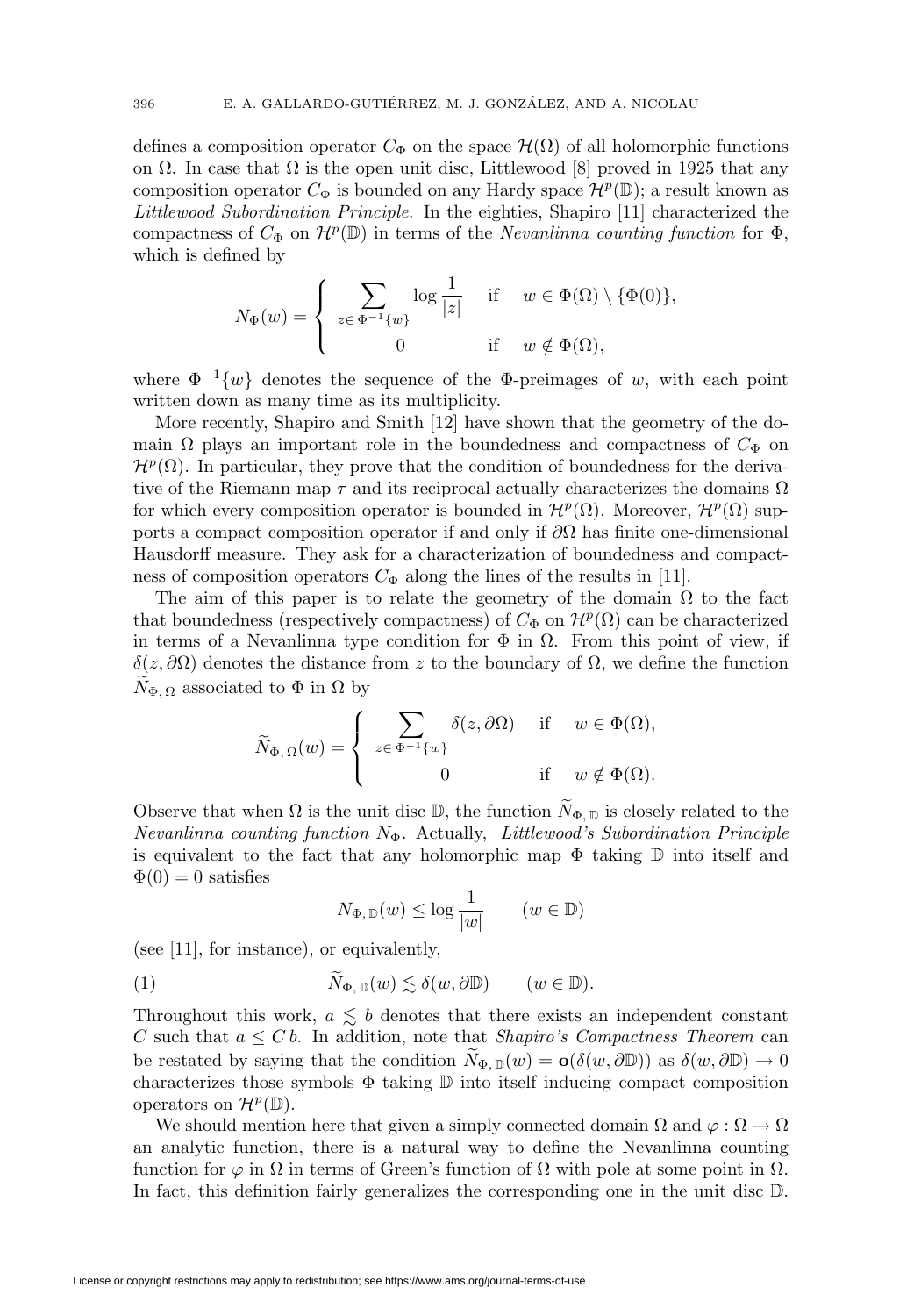Nevertheless, this point of view is closely concerned with those Hardy spaces  $\mathbb{H}^p(\Omega)$ defined by means of the conformal invariance; that is, if  $\tau$  is a Riemann map taking D onto  $\Omega$ , then  $F \in \mathbb{H}^p(\Omega)$  if and only if  $F \circ \tau \in \mathcal{H}^p(\mathbb{D})$  for  $1 \leq p \leq \infty$ . It holds that the spaces  $\mathbb{H}^p(\Omega)$  and  $\mathcal{H}^p(\Omega)$  coincide if and only if  $|\tau'|$  is bounded away from 0 and  $\infty$  (see [5, Chapter 10] for more about this subject). We point out that conformal invariance techniques reduce those questions about boundedness and compactness of composition operators on  $\mathbb{H}^p(\Omega)$  to the corresponding ones on the classical Hardy spaces  $\mathcal{H}^p(\mathbb{D})$ ; so already answered.

On the other hand, one of the advantages of considering the function  $N_{\Phi,\Omega}$  is that precisely the geometry of the domain  $\Omega$  plays a fundamental role to determine what symbols  $\Phi$  induce bounded and compact composition operators on  $\mathcal{H}^p(\Omega)$ . Roughly speaking, we will show that whenever the boundary of  $\Omega$  is, in some sense, quasi smooth, bounded and compact composition operators on  $\mathcal{H}^p(\Omega)$ ,  $1 \leq p < \infty$ , are completely characterized with a condition similar to that in  $\mathcal{H}^p(\mathbb{D})$ .

The paper is organized as follows. In Section 2 we show that for any simply connected domain  $\Omega$ , under the extra hypotheses that  $\Phi$  is a finitely-valent symbol, the Littlewood type inequality

$$
N_{\Phi,\,\Omega}(w) \lesssim \,\delta(w,\partial\Omega) \qquad (w \in \Omega)
$$

is necessary for  $C_{\Phi}$  to be bounded in  $\mathcal{H}^p(\Omega)$ , for any  $1 \leq p < \infty$ . Moreover, we also prove that the corresponding "little-oh" condition is necessary for the compactness of  $C_{\Phi}$  on  $\mathcal{H}^p(\Omega)$ ,  $1 \leq p < \infty$ .

Nevertheless, we show that the Littlewood type inequality does not suffice for characterizing boundedness of composition operators  $C_{\Phi}$ , even induced by univalent symbols. In fact, we exhibit a simply connected domain  $\Omega$  and a composition operator  $C_{\Phi}$  such that the inducing symbol satisfies that  $N_{\Phi,\Omega}(w) \lesssim \delta(w,\partial\Omega)$  for all  $w \in \Omega$  but  $C_{\Phi}$  does not take  $\mathcal{H}^{p}(\Omega)$  boundedly into itself.

In Section 3, we show that *Littlewood type inequality* is sufficient, without any extra assumption on the valence of the symbol  $\Phi$ , if we impose a geometrical condition on the domain:  $\partial\Omega$  is a Lavrentiev curve. On the contrary, it is no longer necessary if we drop the extra assumption on  $\Phi$  of being finitely-valent. To show this, we present an example in Section 4 of an infinite-valent symbol  $\Phi$  not satisfying Littlewood type inequality, but inducing a bounded composition operator on  $\mathcal{H}^p(\Omega)$ .

The key point of both examples in Sections 2 and 4 is a link between the geometry of the underlying domain  $\Omega$  and the symbol inducing the composition operator. In this sense, in Section 5, we relate both facts, characterizing boundedness and compactness of composition operators on  $\mathcal{H}^p(\Omega)$ , whenever  $\Omega$  is a Lavrentiev domain.

**Weighted composition operators.** For the sake of completeness, we end this preliminary section relating the composition operator  $C_{\Phi}$  acting on  $\mathcal{H}^p(\Omega)$  to a weighted composition operator on the Hardy space  $\mathcal{H}^p(\mathbb{D})$  (see [12]). Recall that given holomorphic maps  $\varphi, \psi$  on the unit disc  $\mathbb D$  with  $\varphi(\mathbb D) \subset \mathbb D$ , the weighted composition operator  $W_{\varphi,\psi}$  is defined by

$$
W_{\varphi,\psi}f(z) = \psi(z) f(\varphi(z)),
$$

for any holomorphic map f on the unit disc. Let  $\tau$  be a fixed Riemann map that takes D onto  $\Omega$ . Taking into account that the map  $F \to (\tau')^{1/p} (F \circ \tau)$  is a linear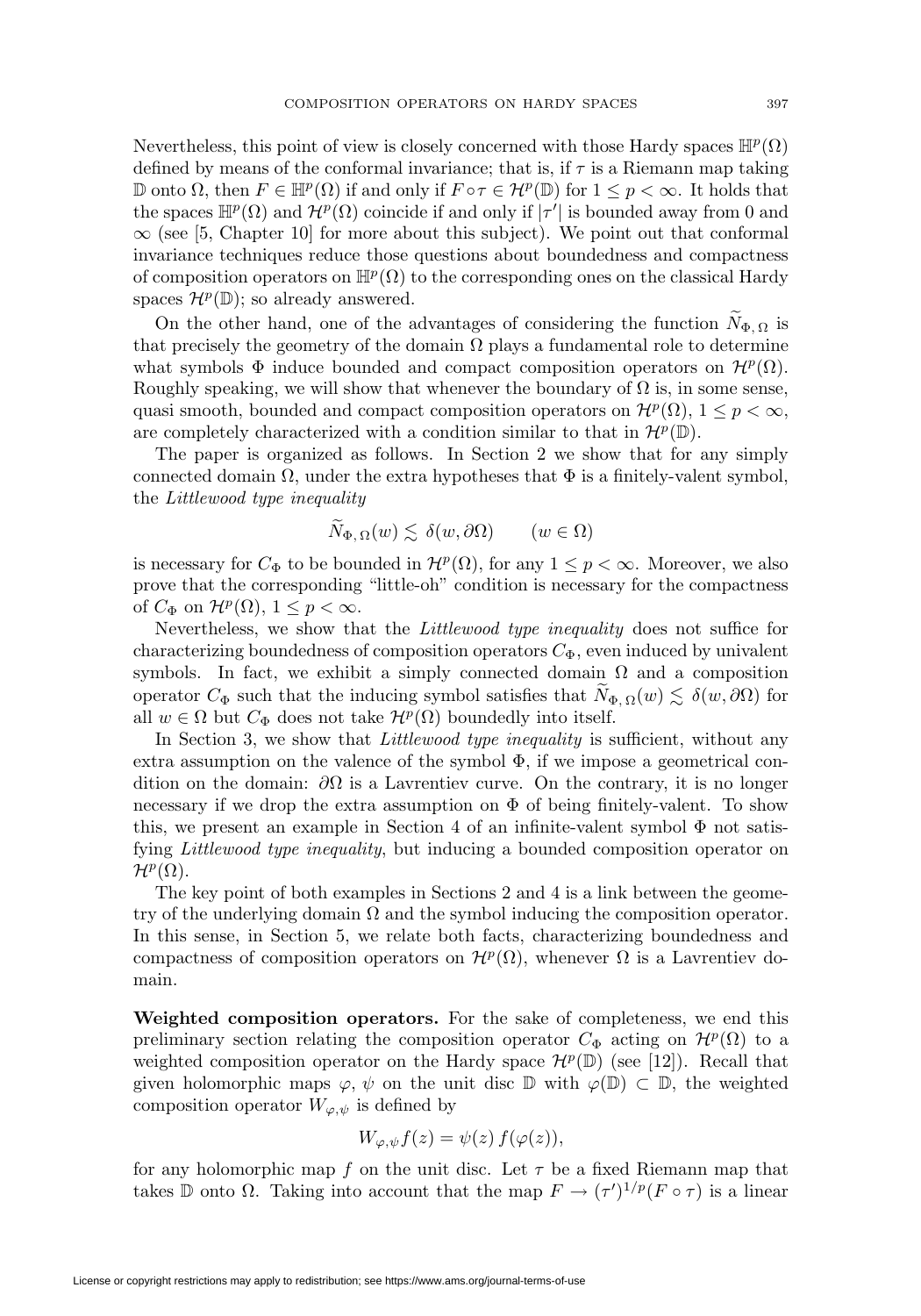isometry which takes  $\mathcal{H}^p(\Omega)$  onto  $\mathcal{H}^p(\mathbb{D})$ , it is not difficult to see that  $C_{\Phi}$  is similar to the weighted composition operator induced by  $\varphi(z) = \tau^{-1} \circ \Phi \circ \tau$  and  $\psi(z) =$  $(\tau'(z)/\tau'(\varphi(z)))^{1/p}$ . Observe that  $\varphi$  actually takes  $\mathbb D$  into itself and  $\psi$  is holomorphic on  $\mathbb{D}$ , since  $\tau'$  does not vanish on  $\mathbb{D}$ . Since boundedness and compactness are properties invariant under similarities, we will deal with this particular weighted composition operator. For simplicity of notation, we will denote it by  $W_{\varphi, p}$ .

In addition, we remark here that although the results in this paper are stated for any  $1 \leq p < \infty$ , it is enough to prove them for  $p = 2$ . This is a consequence of the fact that if  $C_{\Phi}$  is bounded (respectively compact) on  $\mathcal{H}^p(\Omega)$  for some  $1 \leq p < \infty$ , then it is bounded (respectively compact) for all  $p$  (see [3], for instance). Therefore, the corresponding weighted composition operator  $W_{\varphi,2}$  (for abbreviation  $W_{\varphi}$ ) is given by the formula

$$
W_{\varphi}f = (\tau'(z)/\tau'(\varphi(z)))^{1/2} f(\varphi(z)), \qquad f \in \mathcal{H}^2(\mathbb{D}).
$$

Finally, we would like to mention that boundedness and compactness of general weighted composition operators in  $\mathcal{H}^p(\mathbb{D})$  were characterized by Contreras and Hernández-Díaz [3] in terms of Carleson conditions on pullback measures. Nevertheless, as mentioned before, we are interested in a different aspect of the subject: the geometry of the underlying domain  $\Omega$ .

# 2. Littlewood type inequality and finitely-valent symbols

In this section we begin by showing that *Littlewood type inequality* is necessary for boundedness of composition operators on  $\mathcal{H}^p(\Omega)$ ,  $1 \leq p \leq \infty$ , whenever the symbol is, at most, of valence finite. Nevertheless, we will provide an example showing that the condition is not sufficient even when univalent symbols are considered.

**Theorem 2.1.** Let  $\Omega$  be a simply connected domain properly contained in  $\mathbb{C}$ . Let  $\Phi$  be a holomorphic map, finitely-valent on  $\Omega$ , such that  $\Phi(\Omega) \subset \Omega$ . Assume that  $C_{\Phi}$  is bounded in  $\mathcal{H}^p(\Omega)$ , for some  $1 \leq p < \infty$ . Then

$$
\widetilde{N}_{\Phi,\,\Omega}(w) \lesssim \,\delta(w,\partial\Omega)
$$

for any  $w \in \Omega$ . Moreover, if  $C_{\Phi}$  is compact on  $\mathcal{H}^p(\Omega)$  for some  $1 \leq p < \infty$ , then

$$
N_{\Phi,\,\Omega}(w) = \mathbf{o}\left(\delta(w,\partial\Omega)\right)
$$

as  $\delta(w, \partial\Omega)$  tends to zero.

A word about notation. Before proceeding further, we should mention that throughout this paper, we denote  $a \approx b$  whenever there exist two positive universal positive constants c and C, such that  $cb \le a \le C b$ . In addition, for the sake of simplicity, C will always denote an independent constant, which can be different from one display to another.

*Proof of Theorem 2.1.* We may restrict ourselves to  $p = 2$ . First, let us assume that  $C_{\Phi}$  is bounded  $\mathcal{H}^2(\Omega)$  and the valence of  $\Phi$  is N, that is, for any  $w \in \Omega$ , the set  $\{z \in \Omega : \Phi(z) = w\}$  has at most N elements.

We will transform the Littlewood condition into one easier to handle. Fix  $w \in \Omega$ and let  $\{z_i\} \subset \Omega$ ,  $1 \leq j \leq N$ , be the sequence (possibly empty) of the  $\Phi$ -preimages of w. For each  $1 \leq j \leq N$ , let  $\xi_j$  be in  $\mathbb D$  such that  $\tau(\xi_j) = z_j$ . Let  $\zeta$  also be in D such that  $\tau(\zeta) = w$ . Since  $\varphi = \tau \circ \Phi \circ \tau^{-1}$ , it is clear that  $\varphi(\xi_i) = \zeta$  for any  $1 \leq j \leq N$ .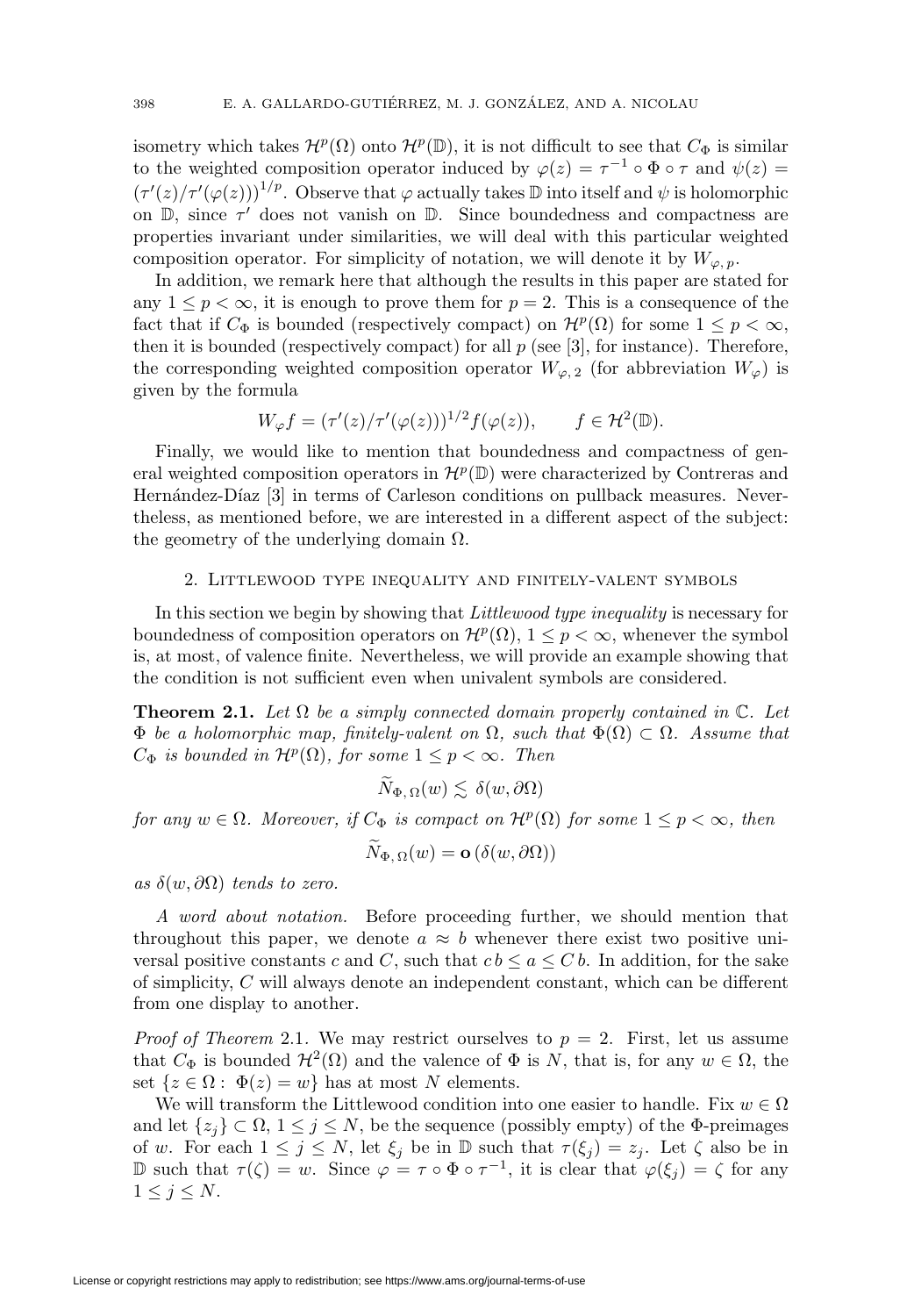Since  $\tau$  is a conformal mapping, a consequence of Koebe Distortion Theorem asserts that

$$
\frac{1}{4} |\tau'(u)| (1 - |u|^2) \le \delta(\tau(u), \partial\Omega) \le |\tau'(u)| (1 - |u|^2) \qquad (u \in \mathbb{D})
$$

(see [9, p. 9], for instance). Then, we deduce that

$$
\frac{\widetilde{N}_{\Phi,\Omega}(w)}{\delta(w,\partial\Omega)} = \frac{\sum_{j} \delta(z_j,\partial\Omega)}{\delta(w,\partial\Omega)} \leq 4 \frac{\sum_{j} |\tau'(\xi_j)| (1-|\xi_j|^2)}{|\tau'(\zeta)| (1-|\zeta|^2)}.
$$

So, it is enough to show that the quotient in the right hand in the above display remains bounded. Observe that the sum involved is finite since  $1 \leq j \leq N$ .

For each  $1 \leq j \leq N$ , let  $k_{\xi_j}$  be the reproducing kernel at  $\xi_j$  in  $\mathcal{H}^2(\mathbb{D})$ , that is,

$$
k_{\xi_j}(u) = \frac{1}{1 - \overline{\xi_j} u} \qquad (u \in \mathbb{D}).
$$

If  $W^*_{\varphi}$  denotes the adjoint of  $W_{\varphi}$ , it is not difficult to see (see [12], for instance) that

$$
W_{\varphi}^* k_{\xi_j}(z) = \overline{\left(\frac{\tau'(\xi_j)}{\tau'(\varphi(\xi_j))}\right)}^{1/2} k_{\varphi(\xi_j)}(z).
$$

If  $K_{\xi_j} = k_{\xi_j}/||k_{\xi_j}||$ , we deduce that for any  $1 \leq j \leq N$  there holds

$$
||W_{\varphi}^* K_{\xi_j}||^2 = \left|\frac{\tau'(\xi_j)}{\tau'(\zeta)}\right| \frac{1 - |\xi_j|^2}{1 - |\zeta|^2} \leq ||W_{\varphi}^*||^2,
$$

since  $W^*_{\varphi}$  is a bounded operator by hypotheses. Now, summing in the index j, it follows that

(2) 
$$
\frac{\sum_{j} |\tau'(\xi_{j})| (1-|\xi_{j}|)}{|\tau'(\zeta)| (1-|\zeta|)} \leq N ||W_{\varphi}^{*}||^{2},
$$

where  $N$  is the valence of  $\Phi$ . This proves the first half of Theorem 2.1.

Now, assume that  $C_{\Phi}$  is compact on  $\mathcal{H}^2(\Omega)$ . Then,  $W_{\varphi}$  is compact on  $\mathcal{H}^2(\mathbb{D})$ . Let  $w \in \Omega$  be fixed and  $\{\xi_j\}_{j=1}^N \subset \mathbb{D}$  such that  $\Phi(\tau(\xi_j)) = w$  for  $j = 1, \dots, N$ . As before, we have

(3) 
$$
\frac{N_{\Phi,\Omega}(w)}{\delta(w,\partial\Omega)} \leq C \sum_j \|W_{\varphi}^* K_{\xi_j}\|^2,
$$

for some positive universal constant C. Now, since  $K_{\xi_j}$  converges weakly to zero as  $|\xi_i| \rightarrow 1^-$  (see [4]), and the sum involved is a finite one, we deduce from (3) that

$$
\frac{N_{\Phi,\,\Omega}(w)}{\delta(w,\partial\Omega)}\to 0
$$

as  $|\xi_j| \to 1^-$  and hence, as  $\delta(w, \partial\Omega)$  tends to zero. This completes the proof.  $\Box$ 

*Remark* 2.2. Observe that the constant in the right hand of  $(2)$  depends explicitly on the valence of  $\Phi$ . In fact, this is the crucial point which shows, as we see in the following section, that the proof cannot be generalized to infinite-valent symbols.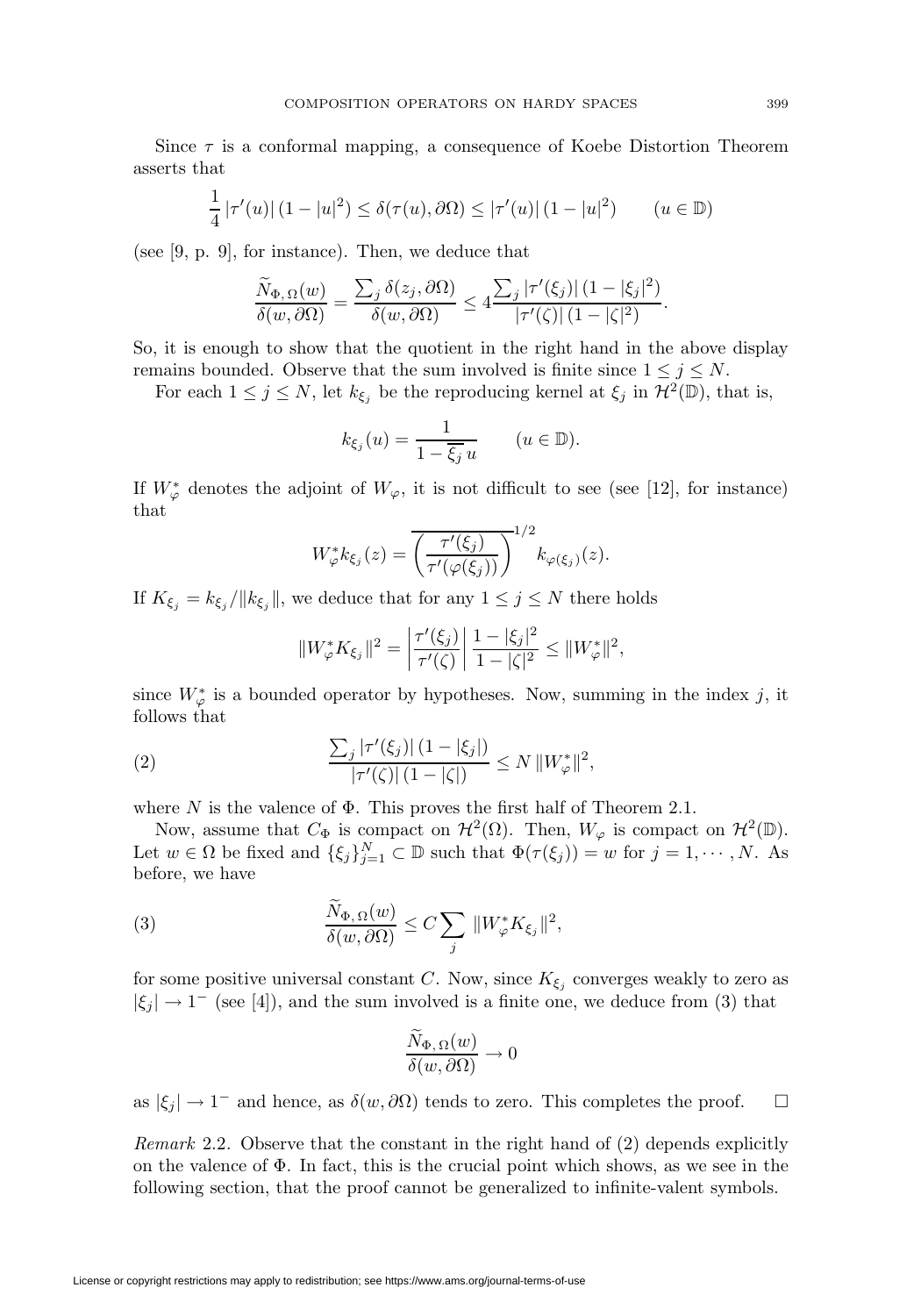2.1. **Littlewood type inequality does not suffice.** Now, we will exhibit a simply connected domain  $\Omega$  and a holomorphic self-map such that  $\Phi$  is univalent and satisfies Littlewood type inequality, but the composition operator induced by  $\Phi$  is not bounded in any  $\mathcal{H}^p(\Omega)$  any longer.

To describe the required domain  $\Omega$ , let the boundary  $\partial\Omega$  be a heart shaped curve with an inward-pointing cusp in  $-1$ , and an outward-pointing cusp in 0 such that a Riemann map  $\tau : \mathbb{D} \to \Omega$  with  $\tau(-1) = -1$  and  $\tau(1) = 0$  behaves in a neighborhood of 1 like  $1/\log(1-z)$  (see Figure 1). For the sake of simplicity, we call such an outward-pointing cusp a logarithmic outward-pointing cusp.



Figure 1

Let  $\Gamma \subset \overline{\mathbb{D}}$  be a teardrop shaped curve with  $\Gamma \cap \partial \mathbb{D} = \{-1\}$  and a logarithmic outward-pointing cusp in  $-1$ . Then, a Riemann map  $\varphi$  that takes  $\mathbb D$  onto the simply connected domain bounded by  $\Gamma$  with  $\varphi(1) = -1$  behaves in a neighborhood of 1 like  $-1 - 1/\log(1 - z)$ .

Let us consider  $\Phi = \tau \circ \varphi \circ \tau^{-1}$ . Observe that  $\Phi$  actually takes  $\Omega$  into itself. Under the conditions stated above, we have the following

**Proposition 2.3.**  $C_{\Phi}$  is not bounded on  $\mathcal{H}^p(\Omega)$  for any  $1 \leq p < \infty$ . Nevertheless,

$$
\widetilde{N}_{\Phi,\Omega}(w) \lesssim \delta(w,\partial\Omega) \quad \text{ for all } w \in \Omega.
$$

*Proof.* Again, we restrict ourselves to  $p = 2$ . First, we show that  $C_{\Phi}$  is not bounded  $\mathcal{H}^2(\Omega)$ . It suffices to prove that the corresponding weighted composition operator

$$
W_{\varphi}f = (\tau'(z)/\tau'(\varphi(z)))^{1/2} f(\varphi(z)), \qquad f \in \mathcal{H}^2(\mathbb{D}),
$$

is not bounded on  $\mathcal{H}^2(\mathbb{D})$ . To this purpose, we show that  $W_{\varphi}1 \notin \mathcal{H}^2(\mathbb{D})$ , i.e., the integral

(4) 
$$
\int_0^{2\pi} \left| \frac{\tau'(e^{i\theta})}{\tau'(\varphi(e^{i\theta}))} \right| d\theta
$$

is not convergent. To check this, first we note that  $\tau$  can be extended to a homeomorphism on  $\mathbb D$  mapping the boundary  $\partial \mathbb D$  onto  $\partial \Omega$ . Moreover, since  $\partial \Omega$  is Dinismooth and has an inward-pointing cusp in  $-1$ ,  $\tau(z)$  behaves in a neighborhood of  $-1$  like  $(z+1)^2-1$  (see [9, Theorem 3.9]). By assumption, there is a neighborhood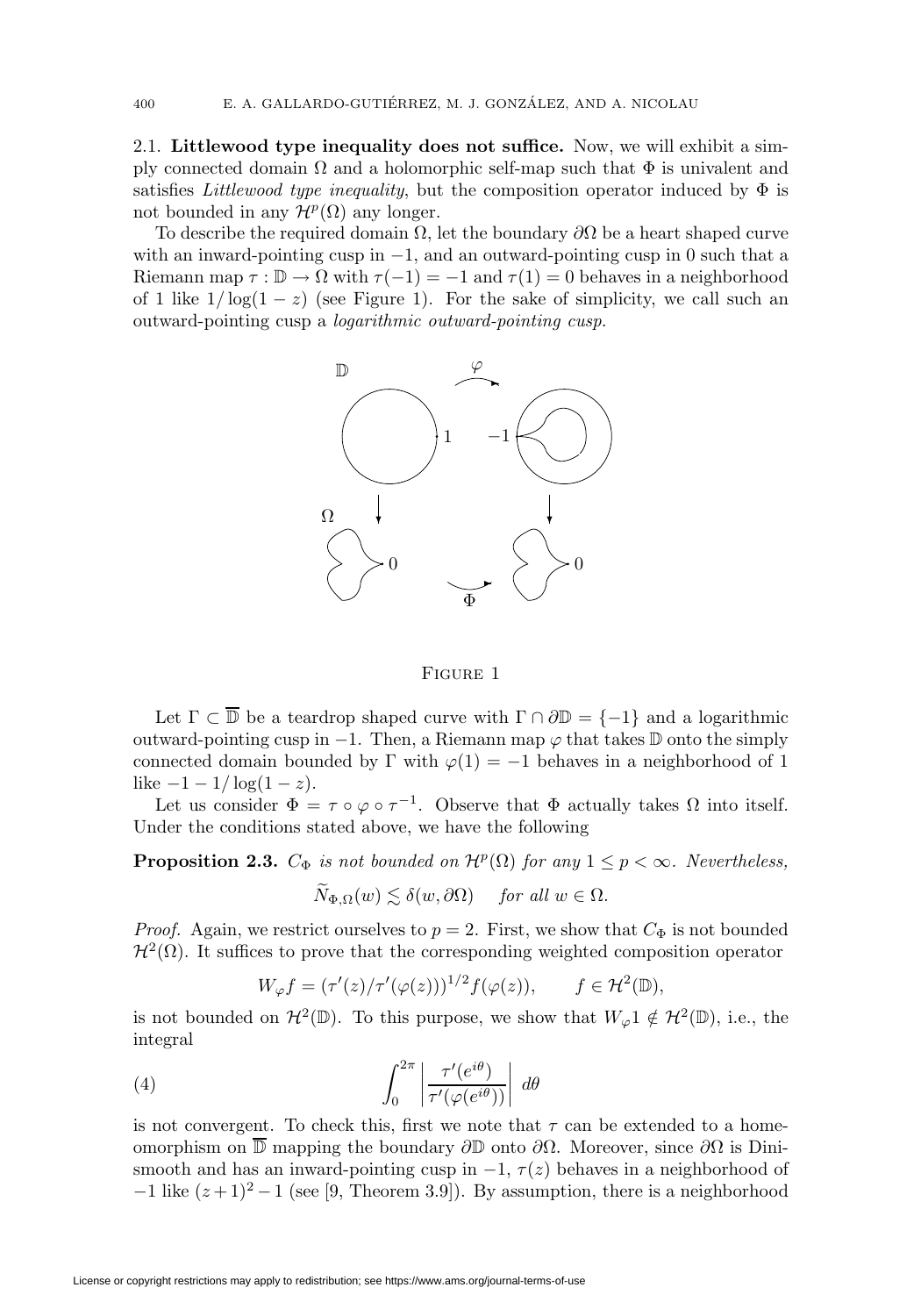of 1 so that  $\tau(z)$  behaves like  $1/\log(1-z)$  and  $\varphi(z)$  behaves like  $-1-1/\log(1-z)$ . Hence, in a neighborhood of 1, we deduce that  $|\tau'(z)|$  behaves like

$$
\left|\frac{1}{(1-z)\log^2(1-z)}\right|,
$$

and since  $\varphi(1) = -1$ , we have that  $|\tau'(\varphi((z)))|$  behaves like

$$
2|\varphi(z)+1| \approx 2/|\log(1-z)|.
$$

Then, we deduce that the integral

$$
\int_0^{2\pi} \left| \frac{\frac{1}{(1 - e^{i\theta}) \log^2(1 - e^{i\theta})}}{\frac{2}{\log(1 - e^{i\theta})}} \right| d\theta
$$

diverges, and therefore,  $W_{\varphi}$  is not bounded.

Now, our task is to show that  $\widetilde{N}_{\Phi,\Omega}(w) \lesssim \delta(w,\partial\Omega)$  for all  $w \in \Omega$ . Since  $\Phi$  is univalent, we are reduced to proving that

(5) 
$$
\delta(\Phi^{-1}(w), \partial\Omega) \lesssim \delta(w, \partial\Omega) \qquad (w \in \Omega).
$$

Let  $w \in \Phi(\Omega)$  and  $z \in \mathbb{D}$  be the  $\tau$ -preimage of  $\Phi^{-1}(w)$ . It is clear that  $\varphi(z)$  is the τ-preimage of w since  $\Phi = \tau \circ \varphi \circ \tau^{-1}$ . Once again, as a consequence of Koebe Distortion Theorem, we deduce that

(6) 
$$
\frac{\delta(\Phi^{-1}(w),\partial\Omega)}{\delta(w,\partial\Omega)} \le 4 \frac{|\tau'(z)| (1-|z|^2)}{|\tau'(\varphi(z))| (1-|\varphi(z)|^2)},
$$

and therefore, it is enough to show that the quotient in the right hand in (6) remains bounded for  $z \in \mathbb{D}$ .

In order to check this, we observe that it is enough to deal with just those points z whose image  $\varphi(z)$  is close to the boundary  $\partial \mathbb{D}$ . Because of the choice of  $\varphi$ , it suffices to prove that such a quotient remains bounded when z is close to 1. Once again, using the behavior of  $\varphi$  and  $\tau$  around 1 and taking into account that  $\varphi(\mathbb{D})$  is contained in a Stolz angle with vertex at  $-1$ , we deduce that there exist a neighborhood  $U$  of 1 and a positive constant  $C$  such that

$$
1 - |\varphi(z)|^2 \ge C |1 + \varphi(z)|
$$

for  $z \in U$ , and therefore a little computation shows that

$$
|\tau'(z)| (1-|z|^2)/|\tau'(\varphi(z))| (1-|\varphi(z)|^2)
$$

remains bounded when  $z$  is close to 1, which completes the proof.

Remark 2.4. Observe that the composition operator induced by  $\varphi$  is not only bounded, but also compact on the Hardy space  $\mathcal{H}^2(\mathbb{D})$ . This is a consequence of the fact that  $\varphi(\mathbb{D})$  is contained in a nontangential approach region near -1 (see [4, Ch. 3] for the details to this argument). Nevertheless,  $C_{\Phi}$  does not inherit from  $C_{\varphi}$  even the property of being bounded.

 $\Box$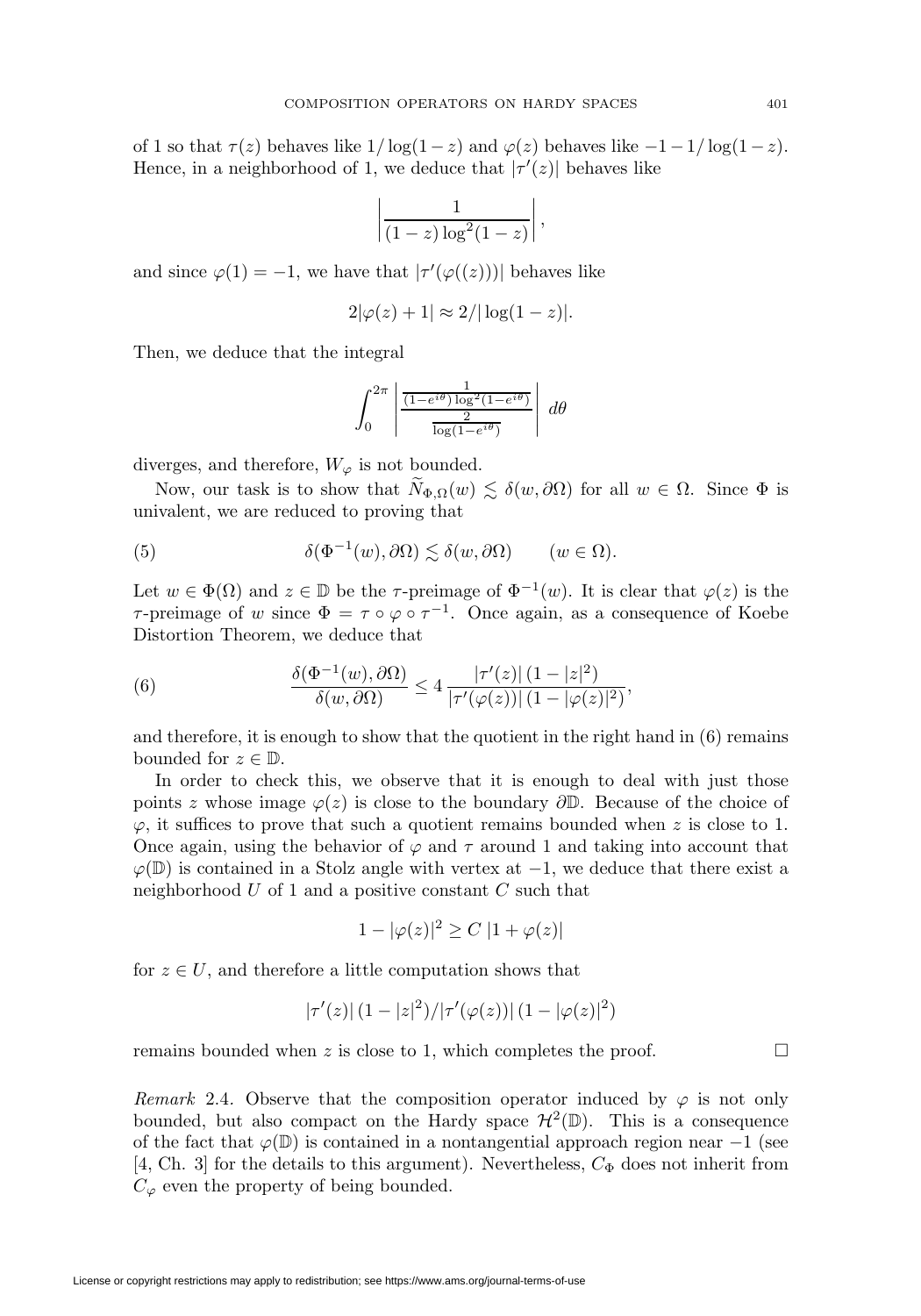#### 402 E. A. GALLARDO-GUTIÉRREZ, M. J. GONZÁLEZ, AND A. NICOLAU

#### 3. LITTLEWOOD TYPE INEQUALITY AND GEOMETRY OF THE DOMAIN  $\Omega$

In this section, we show that the *Littlewood type inequality* suffices, without any extra assumption on the valence of the symbol  $\Phi$ , if we impose a geometrical condition on the domain. Roughly speaking, if we restrict ourselves to domains  $Ω$  where the boundary  $∂Ω$  is, somehow, *smooth*, we show that  $C_{Φ}$  is bounded on  $\mathcal{H}^p(\Omega)$  for any  $1 \leq p < \infty$  if  $\Phi$  satisfies the *Littlewood type inequality*.

We begin by recalling that a *Lavrentiev curve*  $\Gamma$  in the complex plane  $\mathbb C$  is a rectifiable Jordan curve such that there exists a constant  $M > 0$  satisfying

 $\text{length}(\Gamma(a, b)) \leq M|a - b|$  for  $a, b \in \Gamma$ ,

where  $\Gamma(a, b)$  is the shorter arc of  $\Gamma$  between a and b. In other words, the length of the arc between a and b is comparable to the chord joining a and b. Lavrentiev curves are also called chord-arc curves. The inner domain of a closed Lavrentiev curve is called a Lavrentiev domain. For more about the subject, we refer the reader to Pommerenke's book ([9, chapter 7]). We are in a position to state our result:

**Theorem 3.1.** Let  $\Omega$  be a Lavrentiev domain properly contained in  $\mathbb{C}$ . Let  $\Phi$  be any holomorphic self-map of  $\Omega$  so that

$$
\widetilde{N}_{\Phi,\,\Omega}(w) \lesssim \delta(w,\partial\Omega)
$$

for all  $w \in \Omega$ . Then  $C_{\Phi}$  is bounded on  $\mathcal{H}^p(\Omega)$  for any  $1 \leq p < \infty$ . Furthermore, if

$$
N_{\Phi,\,\Omega}(w)=\mathbf{o}(\delta(w,\partial\Omega))
$$

as  $\delta(w,\partial\Omega)\to 0$ , then  $C_{\Phi}$  is compact on  $\mathcal{H}^{p}(\Omega)$  for any  $1\leq p<\infty$ .

Remark 3.2. Observe that we are not assuming any extra condition on the valence of the symbol  $\Phi$  in the statement of Theorem 3.1.

*Proof of Theorem* 3.1. We may consider  $p = 2$ . We begin by proving the first part of the theorem. To this purpose, we observe that since  $\partial\Omega$  is rectifiable, the norm in  $\mathcal{H}^2(\Omega)$  is equivalent to the one performed by the integral

$$
||F|| = \left(\int_{\partial\Omega} |F(z)|^2 \, |dz|\right)^{1/2} \qquad (F \in \mathcal{H}^2(\Omega))
$$

(see [5, Chapter 10]). So, in order to prove that  $C_{\Phi}$  is bounded on  $\mathcal{H}^2(\Omega)$ , it is enough to show that there exists a positive constant  $C$  such that

$$
\int_{\partial\Omega} |F \circ \Phi(z)|^2 \, |dz| \le C \int_{\partial\Omega} |F(z)|^2 \, |dz| \qquad (F \in \mathcal{H}^2(\Omega)).
$$

Let us fix  $F \in H^2(\Omega)$ . Without loss of generality, we may assume that  $0 \in \Omega$ . The key point of the proof relies on the fact that, since  $\partial\Omega$  is a Lavrentiev curve, given any holomorphic function  $F$  on  $\Omega$ , it holds that

(7) 
$$
\int_{\partial\Omega} |F(z)|^2 |dz| \approx |F(0)|^2 + \int_{\Omega} |F'(z)|^2 \delta(z, \partial\Omega) dm(z)
$$

(see [1] and [7]). Here m denotes the Lebesgue measure in the complex plane.

With equivalence (7) at hand, the rest of the proof basically follows the lines of the corresponding proof in  $\mathcal{H}^2(\mathbb{D})$  (see [4, Chapter 3], for instance), although a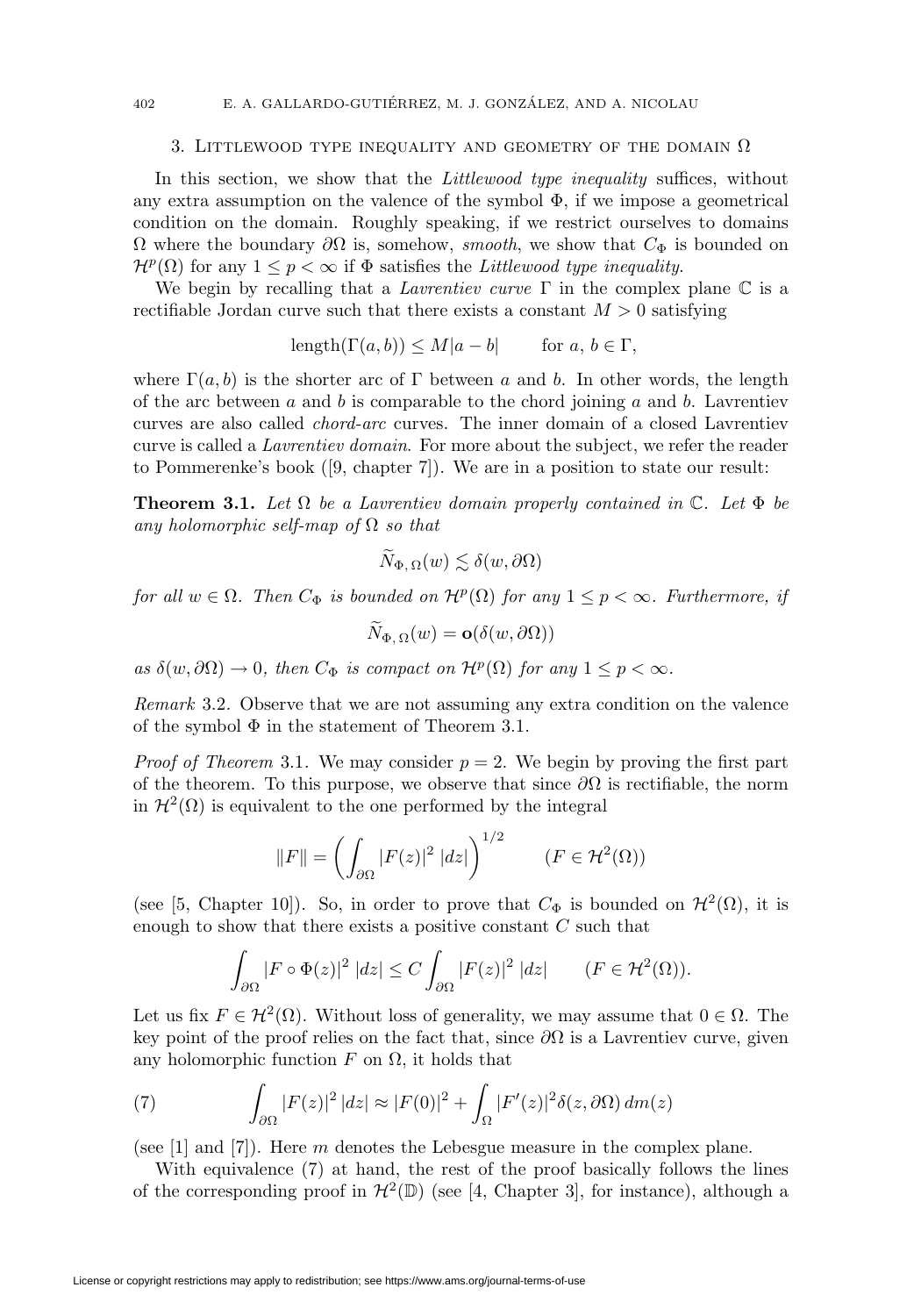careful analysis is required. First, we deduce that

$$
\int_{\partial\Omega} |F \circ \Phi(z)|^2 |dz| \approx |F(\Phi(0))|^2 + \int_{\Omega} |(F \circ \Phi)'(z)|^2 \delta(z, \partial \Omega) dm(z)
$$
  

$$
= |F(\Phi(0))|^2 + \int_{\Phi(\Omega)} |F'(w)|^2 \left(\sum_{\Phi(z)=w} \delta(z, \partial \Omega)\right) dm(w)
$$
  
(8) 
$$
= |F(\Phi(0))|^2 + \int_{\Omega} |F'(w)|^2 \widetilde{N}_{\Phi, \Omega}(w) dm(w),
$$

where in the second line the change of variables  $\Phi(z) = w$  has been performed. Now, we proceed to show that both terms in the sum in (8) are bounded in terms of  $||F||^2_{\mathcal{H}^2(\Omega)}$ . On one hand, we have that

$$
F(\Phi(0)) = \frac{1}{2\pi i} \int_{\partial\Omega} \frac{F(\xi)}{\xi - \Phi(0)} d\xi
$$

(see [5, Chapter 10]). Then, by mean of Cauchy-Schwarz inequality, we deduce

(9) 
$$
|F(\Phi(0))|^2 \lesssim ||F||^2_{\mathcal{H}^2(\Omega)} \int_{\partial\Omega} \frac{d\xi}{|\xi - \Phi(0)|^2}.
$$

The key point now is that  $\partial\Omega$  is a Lavrentiev curve, and therefore, it holds that for any  $w \in \mathbb{C} \setminus \partial \Omega$ 

$$
\int_{\partial\Omega} \frac{|d\zeta|}{|\zeta - w|^2} \approx \frac{1}{\delta(w, \partial\Omega)}
$$

(see  $[1]$  and  $[7]$ ). Thus, from  $(9)$  it follows that

(10) 
$$
|F(\Phi(0))|^2 \lesssim \frac{\|F\|_{\mathcal{H}^2(\Omega)}^2}{\delta(\Phi(0), \partial\Omega)}.
$$

On the other hand, since  $\widetilde{N}_{\Phi,\Omega}(w) \lesssim \delta(w,\partial\Omega)$  for all  $w \in \Omega$  by hypotheses, we have that

$$
\int_{\Omega} |F'(w)|^2 \, \widetilde{N}_{\Phi,\Omega}(w) \, dm(w) \quad \lesssim \quad \int_{\Omega} |F'(w)|^2 \delta(w,\partial\Omega) \, dm(w) \\ \lesssim \quad \|F\|_{\mathcal{H}^2(\Omega)}^2.
$$

From (10) and (11), the desired result follows.

Now, assume that  $\widetilde{N}_{\Phi,\Omega}(w) = \mathbf{o}(\delta(w,\partial\Omega))$  as  $\delta(w,\partial\Omega) \to 0$ . Note that a sequence  ${F_n}\subset H^2(\Omega)$  converges weakly to zero if it is bounded in  $H^2(\Omega)$  and  $F_n \to 0$  uniformly on compact subsets of  $\Omega$ . Therefore, relation (7) along with an argument entirely similar to that one used for the corresponding result in  $\mathcal{H}^2(\mathbb{D})$ (see [10, Chapter 10], for instance), yields that  $C_{\Phi}$  is compact on  $\mathcal{H}^2(\Omega)$ . This completes the proof of Theorem 3.1.  $\Box$ 

We note that Theorem 3.1 along with Theorem 2.1 provides, as an immediate consequence, the characterization of boundedness (resp. compactness) of composition operators induced by finite-valent symbols in terms of a big-oh (resp. little-oh) condition which involves the Littlewood type inequality. We state it as a corollary:

**Corollary 3.3.** Let  $\Omega$  be a Lavrentiev domain properly contained in  $\mathbb C$  and  $\Phi$  a finite-valent holomorphic self-map of  $\Omega$ . Then  $C_{\Phi}$  is bounded on  $\mathcal{H}^p(\Omega)$  for some  $1 \leq p < \infty$  if and only if

$$
\widetilde{N}_{\Phi,\,\Omega}(w) \lesssim \delta(w,\partial\Omega)
$$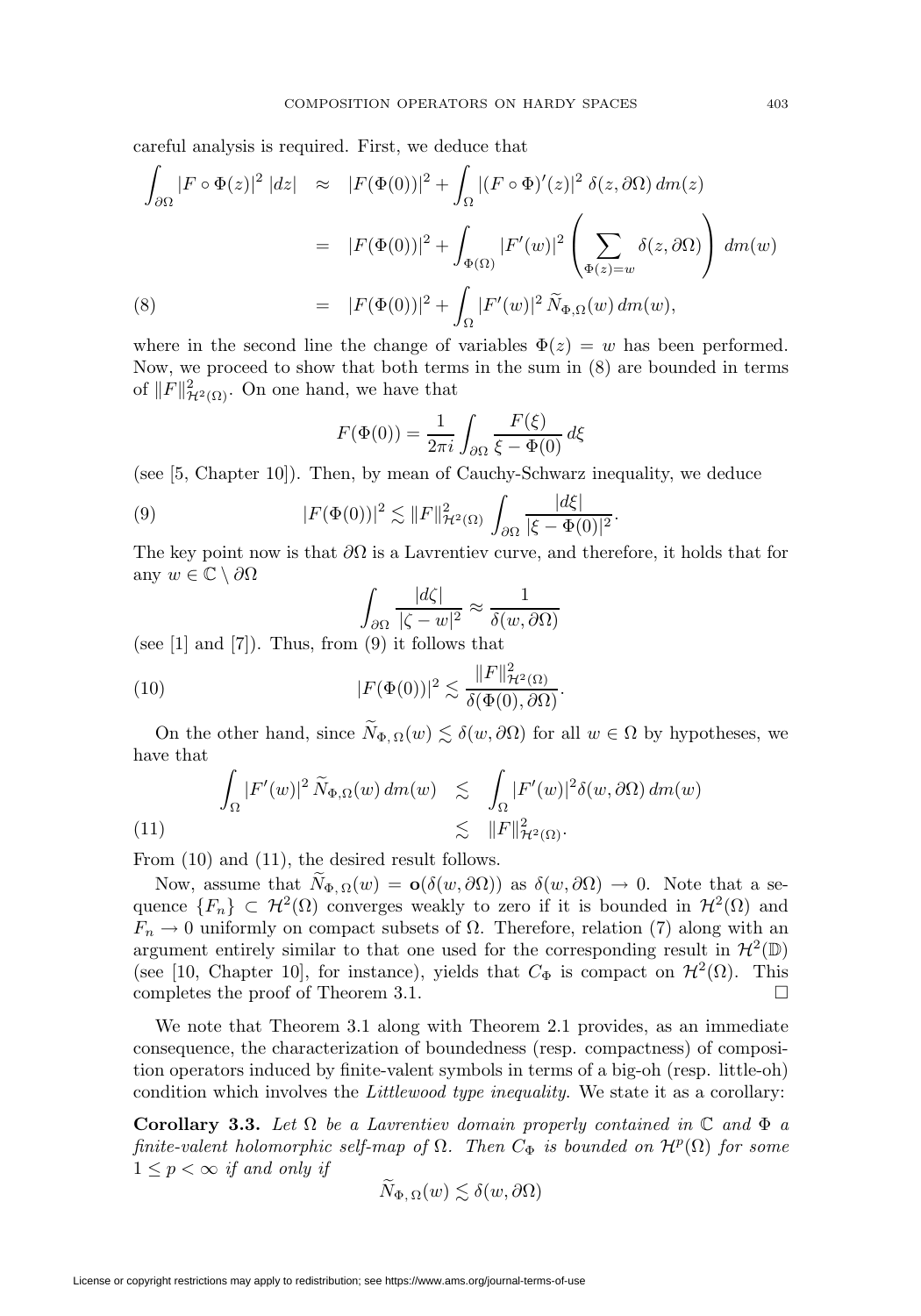for all  $w \in \Omega$ . Furthermore,  $C_{\Phi}$  is compact on  $\mathcal{H}^p(\Omega)$  for some  $1 \leq p < \infty$  if and only if

$$
N_{\Phi,\,\Omega}(w)=\mathbf{o}(\delta(w,\partial\Omega))
$$

as  $\delta(w, \partial\Omega)$  tends to 0.

Remark 3.4. We point out that the geometrical assumption on the domain  $\Omega$  in Corollary 3.3 is necessary. In fact, this is clear from the example of the heart-shaped domain  $\Omega$  showed in the previous section, since it is not a Lavrentiev domain.

# 4. Littlewood type inequality, Lavrentiev domains and infinitely-valent symbols

In this section, we show that *Littlewood type inequality* is not necessary for boundedness of composition operators induced by infinitely-valent symbols, even assuming that  $\Omega$  is a Lavrentiev domain. In particular, neither Theorem 2.1 nor Corollary 3.3 holds if we consider infinitely-valent symbols. We state the result:

**Proposition 4.1.** There exist a simply connected Lavrentiev domain  $\Omega$  and a holomorphic infinitely-valent self-map  $\Phi$  on  $\Omega$  so that  $C_{\Phi}$  is bounded on  $\mathcal{H}^p(\Omega)$ , for any  $1 \leq p < \infty$ , and  $\Phi$  does not satisfy Littlewood type inequality.

*Proof.* Let  $B(z)$  be the Blaschke product in  $\mathbb D$  whose sequence of zeros is  $\{1-\frac{1}{j^2}\}_{j\geq 1}$ , and  $\varphi(z) = B(z)/2$ , that is:

$$
\varphi(z) = \frac{1}{2} \prod_{j=1}^{\infty} \frac{-z + (1 - 1/j^2)}{1 - (1 - 1/j^2)z} \qquad (z \in \mathbb{D}).
$$

It is clear that  $\varphi$  takes the unit disc D into itself. Let  $\tau(z)=1 - (1 - z)^{1/4}$  for  $z \in \mathbb{D}$ . Then,  $\tau(\mathbb{D})$  is a teardrop-shaped domain, symmetric about the real axis whose boundary meets  $\partial \mathbb{D}$  just at 1, where it makes an angle of  $\pi/8$  radians with the unit interval (see Figure 2).



# Figure 2

Let  $\Omega$  be the domain  $\tau(\mathbb{D})$  and  $\Phi = \tau \circ \varphi \circ \tau^{-1}$ . It is clear that  $\Phi$  is a holomorphic self-map of  $\Omega$ . Moreover, we claim that  $C_{\Phi}$  is bounded on  $\mathcal{H}^2(\Omega)$ . To check this,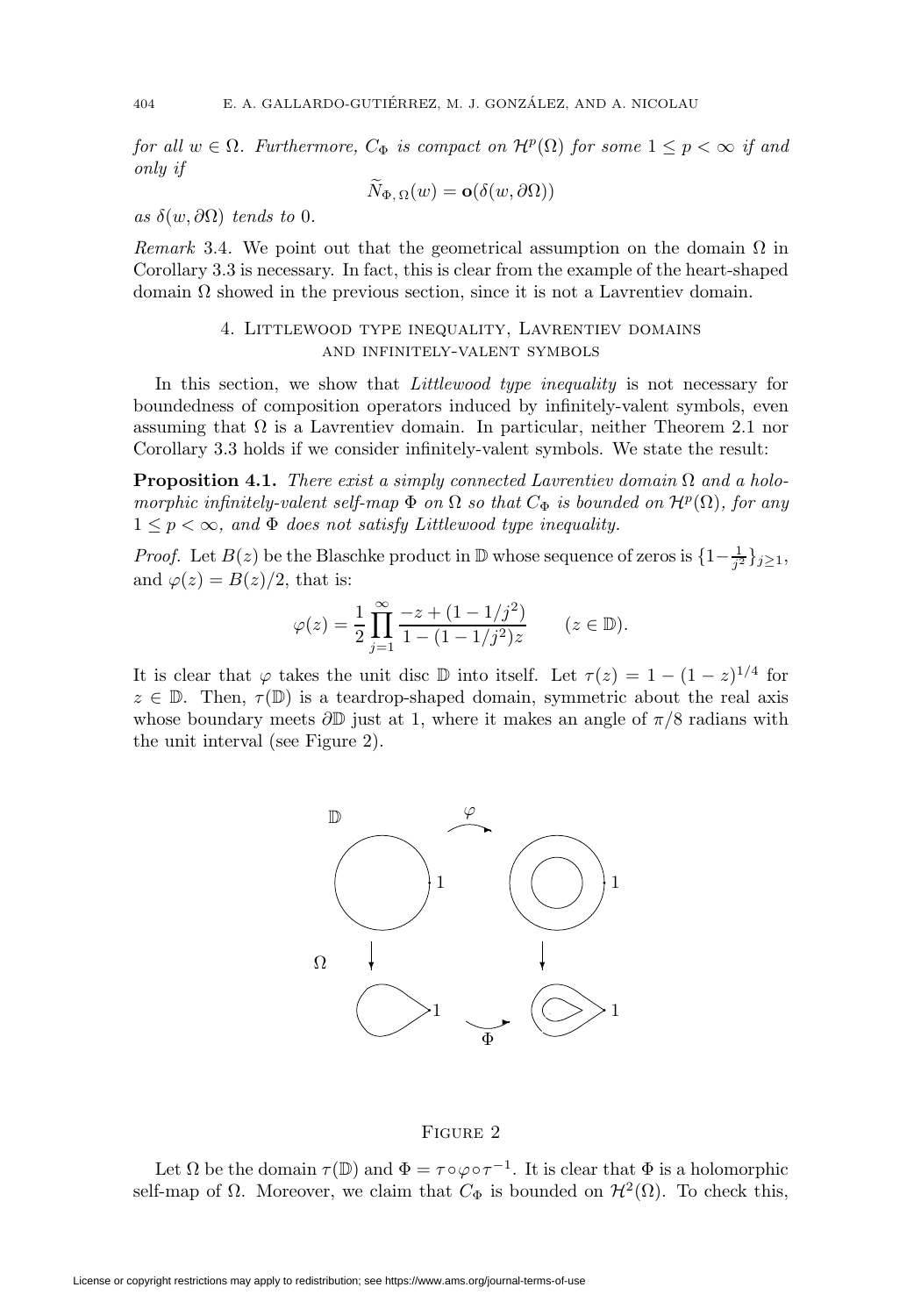it is enough to show that the corresponding weighted composition operator  $W_{\varphi}$ , defined in our case by:

$$
W_{\varphi}f(z) = \left(\frac{1-\varphi(z)}{1-z}\right)^{3/8} f \circ \varphi(z),
$$

for  $f \in \mathcal{H}^2(\mathbb{D})$  and  $z \in \mathbb{D}$ , is bounded in  $\mathcal{H}^2(\mathbb{D})$ . Since  $\varphi$  has sup-norm strictly less than one,  $f \circ \varphi \in \mathcal{H}^{\infty}(\mathbb{D})$ . This along with the fact that  $(1-z)^{-3/8} \in \mathcal{H}^{2}(\mathbb{D})$ yields that that  $W_{\varphi}$  is bounded on  $\mathcal{H}^2(\mathbb{D})$ . In general, it holds that whenever  $\varphi$  has sup-norm strictly less than one,  $W_{\varphi}$  is bounded on  $\mathcal{H}^2(\mathbb{D})$  if and only if  $\tau' \in \mathcal{H}^1(\mathbb{D})$ .

Now, we proceed to show that  $\Phi$  does not satisfy the *Littlewood type inequality*, that is,  $N_{\Phi,\Omega}(w)$  is not bounded by  $\delta(w,\Omega)$  for some  $w \in \Omega$ .

Let us consider  $w = \tau(0) = 0$ . Observe that  $\{z_j = \tau(1-1/j^2)\}_{j\geq 1}$  is the sequence of the  $\Phi$ -preimages of w. We claim that the series

$$
\widetilde{N}_{\Phi,\,\Omega}(0) = \sum_{j=1}^{\infty} \delta(z_j, \partial \Omega)
$$

is not convergent. In fact, by the Koebe Distortion Theorem, this is equivalent to showing that

$$
\sum_{j=1}^{\infty} |\tau'(1-1/j^2)| \frac{1}{j^2}
$$

diverges, which is the case since  $\tau'(z) = 1/4(1-z)^{3/4}$ .

# 5. Boundedness and compactness of composition operators on Lavrentiev domains: The complete characterization

In this section, we characterize boundedness and compactness of composition operators on  $\mathcal{H}^p(\Omega)$  for any  $1 \leq p < \infty$ , whenever  $\Omega$  is a Lavrentiev domain. As we have shown in the previous section, boundedness of composition operators induced by general symbols cannot be characterized on  $\mathcal{H}^p(\Omega)$  even when  $\Omega$  is a Lavrentiev domain, in terms of the pointwise condition stated by the Littlewood type inequality. Nevertheless, we show that it is possible to get such a characterization if we consider Littlewood type inequality "in means".

Before stating our result, we recall some facts. Let  $\Omega$  be a simply connected domain with  $\partial\Omega$  locally rectifiable. A *Carleson disc in*  $\Omega$  is any disc centered at a point in the boundary  $\partial\Omega$ . A positive measure  $\mu$  on  $\Omega$  is called a *Carleson measure* in  $\Omega$  if

$$
\|\mu\| = \sup_{\xi \in \partial\Omega, \ r>0} \ \frac{\mu(B(\xi, r))}{r} < \infty,
$$

for any Carleson disc  $B(\xi, r)$  in  $\Omega$  (see [14]). We call  $\Omega$  a Carleson domain if there exists a positive constant C such that for any Carleson measure  $\mu$  in  $\Omega$ 

$$
\int_{\Omega} |f(z)| d\mu(z) \leq C ||\mu|| \int_{\partial \Omega} |f(z)| |dz|,
$$

for any  $f \in H^1(\Omega)$ . It is a well known theorem due to Carleson [2] that the unit disc D is a Carleson domain. A characterization of Carleson domains was given by Zinsmeister [14], showing, in particular, that Lavrentiev domains are Carleson domains.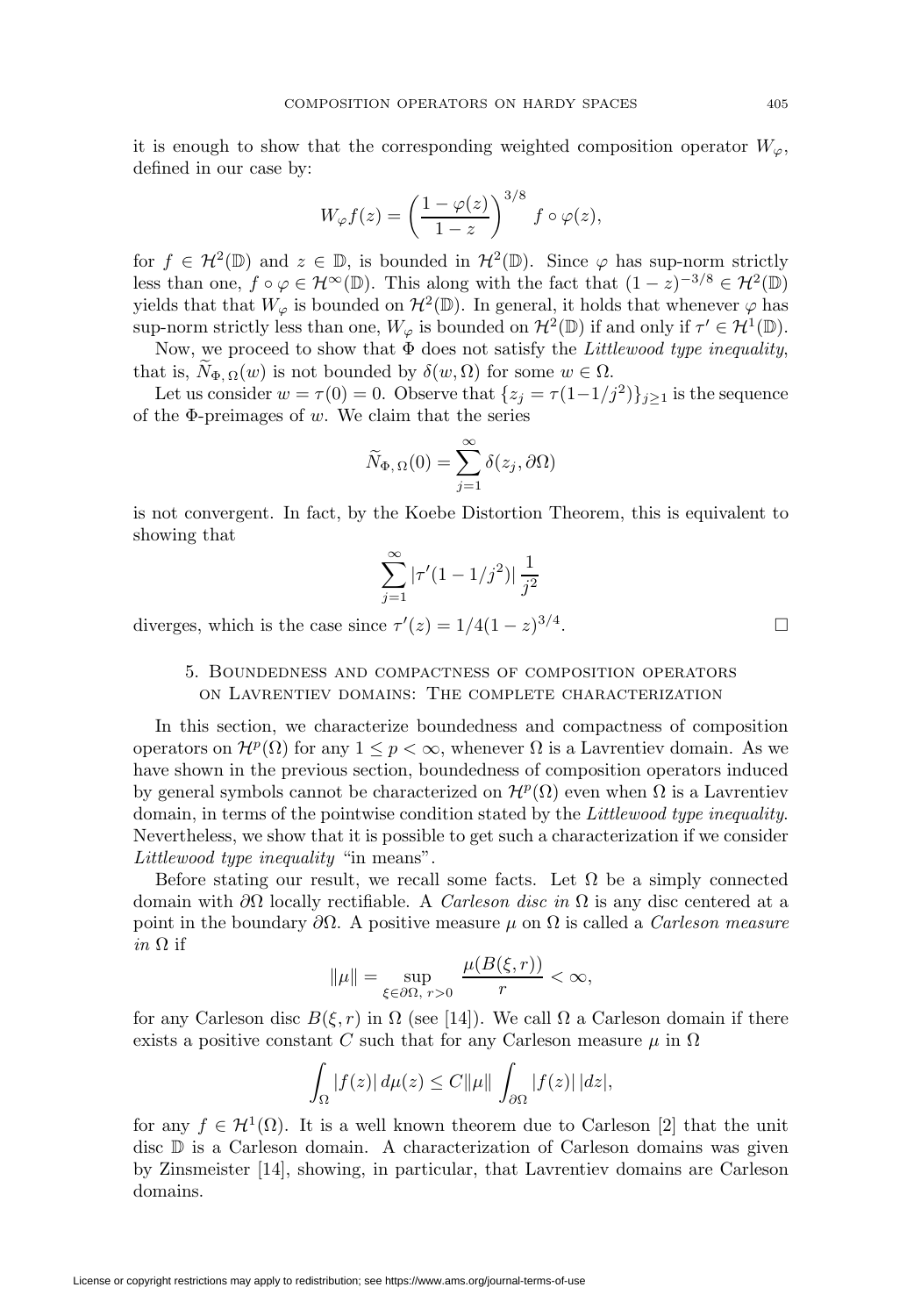Let us suppose that  $\Omega$  is a Lavrentiev domain. Then  $\partial\Omega$  is a Lavrentiev curve, and such curves are characterized as the images of the unit circle under bilipschitz maps from  $\mathbb C$  onto  $\mathbb C$ . Recall that h is a bilipschitz map of a set A into  $\mathbb C$  if there exists a positive constant c such that

(12) 
$$
c^{-1} |z_1 - z_2| \le |h(z_1) - h(z_2)| \le c |z_1 - z_2|,
$$

for  $z_1, z_2 \in A$ . The smallest constant c in (12) is called the Lavrentiev constant of  $\partial\Omega$  (see [9, chapter 7], for instance).

In what follows, for any set  $E$  and any integrable function  $f$ , we denote the integral mean of f over E by

$$
\oint_E f dm = \frac{1}{m(E)} \int_E f dm.
$$

We are in a position to state our result:

**Theorem 5.1.** Let  $\Omega$  be a Lavrentiev domain and  $\Phi$  a holomorphic map on  $\Omega$ , taking  $\Omega$  into itself. Then  $C_{\Phi}$  is bounded on  $\mathcal{H}^p(\Omega)$  for any  $1 \leq p < \infty$  if and only if for any Carleson disc  $B(\xi,r)$  in  $\Omega$ 

$$
\oint_{B(\xi,r)} \widetilde{N}_{\Phi,\,\Omega} \, dm \leq C \, r,
$$

where C is a positive constant just depending on the Lavrentiev constant of  $\partial\Omega$ . Furthermore,  $C_{\Phi}$  is compact on  $\mathcal{H}^p(\Omega)$  for any  $1 \leq p < \infty$  if and only if for any Carleson disc  $B(\xi,r)$  in  $\Omega$ 

$$
\lim_{r \to 0} \frac{1}{r} \oint_{B(\xi,r)} \widetilde{N}_{\Phi,\,\Omega} \, dm = 0.
$$

*Proof.* Assume that  $C_{\Phi}$  is bounded on  $\mathcal{H}^p(\Omega)$ , for  $1 \leq p < \infty$ . As usual, we may restrict ourselves to  $p = 2$ .

Let us fix  $B(\xi_0, r)$  a Carleson disc in  $\Omega$ . Since  $\partial\Omega$  is a Lavrentiev curve, there exists  $w_0^* \in \mathbb{C} \setminus \Omega$  such that  $|w_0^* - \xi_0| \approx \delta(w_0^*, \partial \Omega) \approx r$ . We claim that the analytic function on the domain  $\Omega$ 

$$
K_{w_0^*}(w) = \frac{\left(\delta(w_0^*, \partial \Omega)\right)^{1/2}}{w - w_0^*} \qquad (w \in \Omega),
$$

belongs to  $\mathcal{H}^2(\Omega)$ . So, let us check that

$$
\int_{\partial\Omega} |K_{w_0^*}(w)|^2 \, |dw|
$$

remains bounded. But this holds as a consequence of the following result (also used in the proof of Theorem 3.1): if  $\Gamma$  is a Lavrentiev curve, then for any  $w \in \mathbb{C} \setminus \Gamma$ 

$$
\int_{\Gamma} \frac{|d\zeta|}{|\zeta - w|^2} \approx \frac{1}{\delta(w, \Gamma)}
$$

(see [1] and [7]). Therefore,  $K_{w_0^*} \in \mathcal{H}^2(\Omega)$  and, in particular,  $||K_{w_0^*}||_{\mathcal{H}^2(\Omega)} \approx 1$ . Since  $C_{\Phi}$  is bounded on  $\mathcal{H}^2(\Omega)$ , clearly it follows that

(13) 
$$
||C_{\Phi} K_{w_0^*}||_{\mathcal{H}^2(\Omega)} \leq C,
$$

for some constant  $C$ , independent of  $w_0^*$ .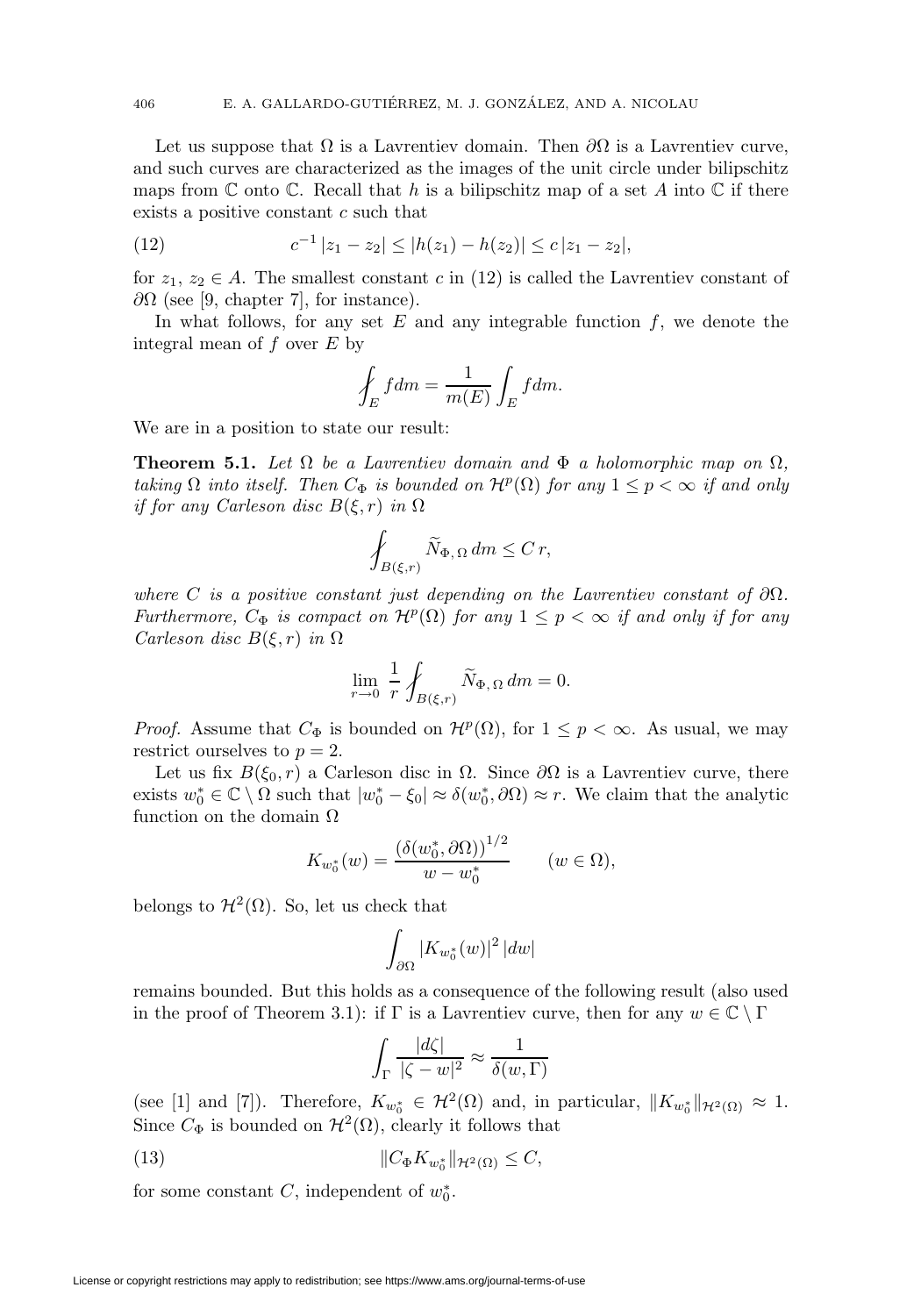Now, the key point of the proof relies on the fact that given any holomorphic function  $F$  on  $\Omega$ , it holds that

(14) 
$$
\int_{\partial\Omega} |F(w)|^2 |dw| \approx \int_{\Omega} |F'(w)|^2 \delta(w, \partial\Omega) dm(w) + |F(0)|^2.
$$

Actually, this follows just because  $\partial\Omega$  is a Lavrentiev curve (see [1] and [7]). In particular, for  $F = C_{\Phi} K_{w_0^*}$  in (14) we get

$$
\int_{\partial\Omega} |C_{\Phi} K_{w_{0}^{*}}(w)|^{2} |dw| \geq \int_{\Omega} \frac{\delta(w_{0}^{*}, \partial \Omega)}{|\Phi(w) - w_{0}^{*}|^{4}} |\Phi'(w)|^{2} \delta(w, \partial\Omega) dm(w)
$$
\n
$$
= \int_{\Phi(\Omega)} \frac{\delta(w_{0}^{*}, \partial\Omega)}{|\zeta - w_{0}^{*}|^{4}} \left( \sum_{\Phi(w) = \zeta} \delta(w, \partial\Omega) \right) dm(\zeta)
$$
\n
$$
= \int_{\Omega} \frac{\delta(w_{0}^{*}, \partial\Omega)}{|\zeta - w_{0}^{*}|^{4}} \widetilde{N}_{\Phi,\Omega}(\zeta) dm(\zeta)
$$
\n(15)\n
$$
\geq \int_{B(\xi_{0}, r) \cap \Omega} \frac{\delta(w_{0}^{*}, \partial\Omega)}{|\zeta - w_{0}^{*}|^{4}} \widetilde{N}_{\Phi,\Omega}(\zeta) dm(\zeta),
$$

where in the second line the change of variables  $\Phi(w) = \zeta$  has been performed. Now, observe that for any  $\zeta \in B(\xi_0, r)$  it holds that  $|\zeta - w_0^*| \approx \delta(w_0^*, \partial \Omega) \approx r$ because of our choice of  $w_0^*$ . Thus, from (15) and the fact that  $m(B(\xi_0, r)) \approx r^2$ we get

$$
||C_{\Phi}K_{w_0^*}||_{\mathcal{H}^2(\Omega)}^2 \gtrsim \frac{1}{r} \oint_{B(\xi_0,r)} \widetilde{N}_{\Phi,\Omega}(\zeta) dm(\zeta),
$$

which along with  $(13)$  shows the first half of the statement of the theorem.

Now, let us assume that for any Carleson disc  $B(\xi, r)$  in  $\Omega$ 

$$
\oint_{B(\xi,r)} \widetilde{N}_{\Phi,\,\Omega} \, dm \leq C \, r,
$$

where C is a positive constant just depending on the Lavrentiev constant of  $\partial\Omega$ . In order to prove that  $C_{\Phi}$  is bounded in  $\mathcal{H}^2(\Omega)$ , it is enough to show that there exists a positive constant C such that

(16) 
$$
\int_{\partial\Omega} |f \circ \Phi(w)|^2 |dw| \leq C \int_{\partial\Omega} |f(w)|^2 |dw| \qquad (f \in \mathcal{H}^2(\Omega)).
$$

Let  $\mu$  be the pull-back measure of the arc-length measure  $|dw|$  under  $\Phi$ , that is,  $\mu$ is the measure defined on the subsets  $E$  of  $\Omega$  as follows:

$$
\mu(E) = \text{ length } (\Phi^{-1}(E) \cap \partial \Omega).
$$

Then, expression (16) can be rewritten as

(17) 
$$
\int_{\Omega} |f(w)|^2 d\mu(w) \leq C \int_{\partial \Omega} |f(w)|^2 |dw|,
$$

for any  $f \in \mathcal{H}^2(\Omega)$ . Since  $\Omega$  is a Carleson domain, (17) holds if  $\mu$  is a Carleson measure on  $\Omega$ . We claim the following

**Claim:**  $\mu$  is a Carleson measure on  $\Omega$  if

(18) 
$$
\sup_{w^* \in \mathbb{C} \backslash \overline{\Omega}} \int_{\Omega} \frac{\delta(w^*, \partial \Omega)}{|\zeta - w^*|^2} d\mu(\zeta) < \infty.
$$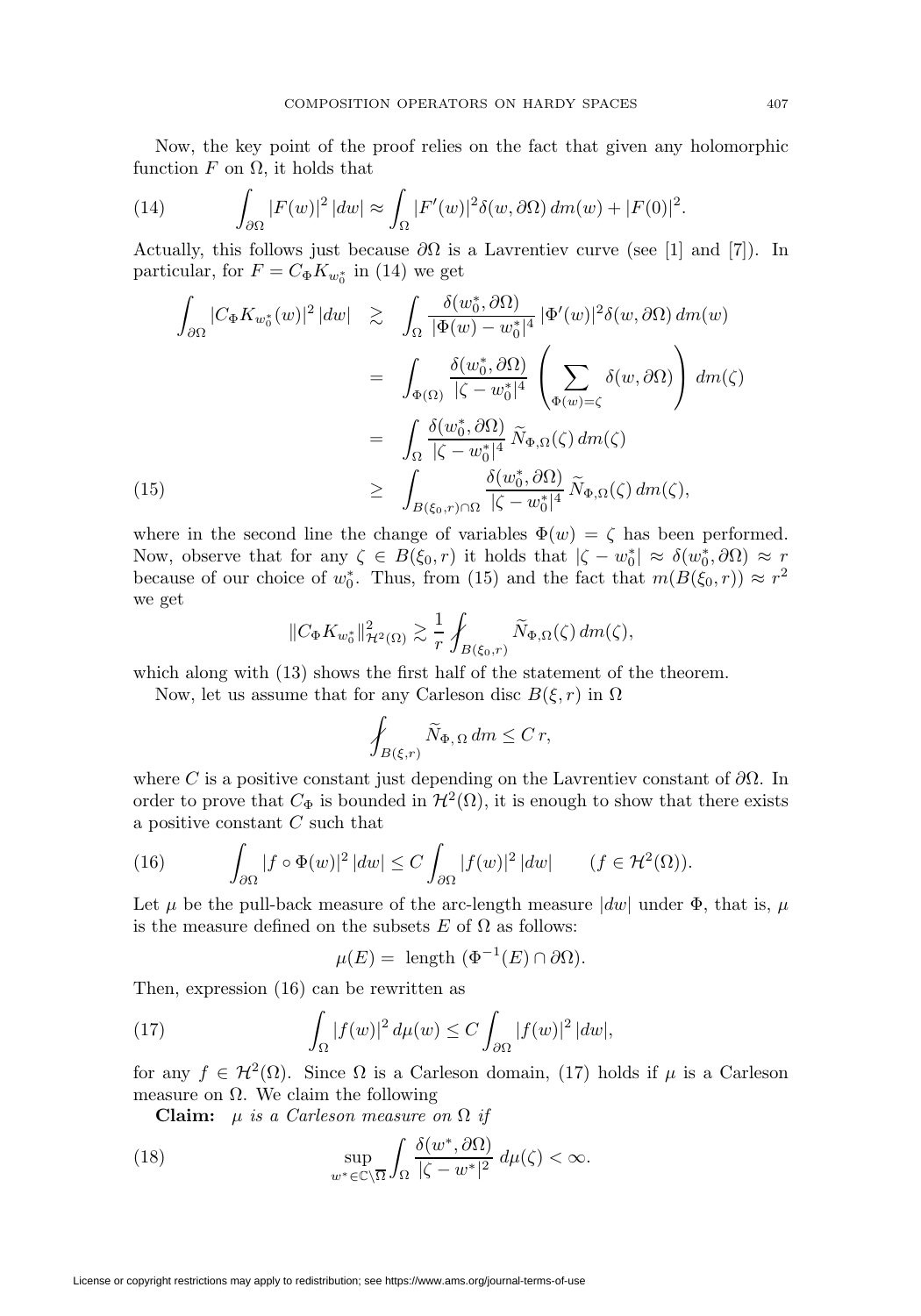Assume that the claim is already proved. Then, in order to prove that  $C_{\Phi}$  is bounded on  $\mathcal{H}^2(\Omega)$  it is enough to show that condition (18) is satisfied.

Let us fix  $w_0^* \in \mathbb{C} \setminus \overline{\Omega}$ . Since  $\partial \Omega$  is a Lavrentiev curve, we deduce that

$$
\int_{\Omega} \frac{\delta(w_0^*, \partial \Omega)}{|w - w_0^*|^2} d\mu(w) = \int_{\partial \Omega} \frac{\delta(w_0^*, \partial \Omega)}{|\Phi(\zeta) - w_0^*|^2} |d\zeta|
$$
  
\n
$$
\approx \int_{\Omega} \frac{\delta(w_0^*, \partial \Omega)}{|\Phi(\zeta) - w_0^*|^4} |\Phi'(\zeta)|^2 \delta(\eta, \partial \Omega) d\mu(\zeta)
$$
  
\n(19)  
\n
$$
= \int_{\Omega} \frac{\delta(w_0^*, \partial \Omega)}{|w - w_0^*|^4} \widetilde{N}_{\Phi, \Omega}(w) d\mu(w),
$$

where the change of variables  $\Phi(\zeta) = w$  has been accomplished. Let  $w_0 \in \Omega$  be a point such that  $\delta(w_0, \partial \Omega) \approx \delta(w_0^*, \partial \Omega)$ . Observe that such a point exists since  $\partial \Omega$ is a Lavrentiev curve. Let  $D_0 = B(w_0, \delta(w_0, \partial \Omega))$  and for each  $n \geq 1$ ,

$$
D_n = \left\{ w \in \Omega : \ 2^{n-1} \, \delta(w_0, \partial \Omega) < |w - w_0| < 2^n \, \delta(w_0, \partial \Omega) \right\}.
$$

Observe that  $\Omega = \bigcup_n D_n$ , so the expression in (19) is equivalent to

$$
\int_{\bigcup_{n} D_{n}} \frac{\delta(w_{0}^{*}, \partial \Omega)}{|w - w_{0}^{*}|^{4}} \widetilde{N}_{\Phi, \Omega}(w) dm(w) = \sum_{n=0}^{\infty} \int_{D_{n}} \frac{\delta(w_{0}^{*}, \partial \Omega)}{|w - w_{0}^{*}|^{4}} \widetilde{N}_{\Phi, \Omega}(w) dm(w)
$$
\n
$$
\approx \sum_{n=0}^{\infty} \frac{1}{2^{4n} (\delta(w_{0}, \partial \Omega))^{3}} \int_{D_{n}} \widetilde{N}_{\Phi, \Omega}(w) dm(w)
$$

because for any  $w \in D_n$ , it holds that  $|w - w_0^*| \approx 2^n \delta(w_0, \partial \Omega)$ . In addition, note that

$$
\frac{1}{(2^n \,\delta(w_0, \partial \Omega))^2} \int_{D_n} \widetilde{N}_{\Phi,\,\Omega}(w) \, dm(w) \lesssim \oint_{\{w \in \Omega : |w - w_0| < 2^n \,\delta(w_0, \partial \Omega)\}} \widetilde{N}_{\Phi,\,\Omega}(w) \, dm(w) \approx 2^n \delta(w_0, \partial \Omega),
$$

since  $\{w \in \Omega : |w - w_0| < 2^n \delta(w_0, \partial \Omega)\}\$ is contained in a Carleson disc in  $\Omega$ of comparable radius. Therefore, we deduce that the series in (20) is uniformly bounded by a constant not depending on  $w_0$ . Thus, from (19) and (20) we have that

$$
\sup_{w^*\in\mathbb{C}\backslash\overline{\Omega}}\int_{\Omega}\frac{\delta(w^*,\partial\Omega)}{|\zeta-w^*|^2}\,d\mu(\zeta)<\infty,
$$

which along with (17) yields the boundedness of  $C_{\Phi}$  as soon as the Claim is proved.

*Proof of the Claim.* Let us assume that the condition (18) holds and let  $B(\xi_0, r)$  be a Carleson disc in  $\Omega$ . Since  $\partial\Omega$  is Lavrentiev, we may take  $w_0^* \in B(\xi_0, r) \cap (\mathbb{C} \setminus \overline{\Omega})$ such that  $\delta(w_0^*, \partial \Omega) \approx r$ . Then

$$
\int_{\Omega} \frac{\delta(w_0^*, \partial \Omega)}{|\zeta - w_0^*|^2} d\mu(\zeta) \ge \int_{\Omega \cap B(\xi_0, r)} \frac{\delta(w_0^*, \partial \Omega)}{|\zeta - w_0^*|^2} d\mu(\zeta)
$$

$$
\approx \frac{\mu(B(\xi_0, r))}{\delta(w_0^*, \partial \Omega)},
$$

where the second line follows because  $|\zeta - w_0^*| \approx \delta(w_0^*, \partial \Omega)$  for any  $\zeta \in B(\xi_0, r)$ . This proves the claim, and therefore the first half of the theorem is proved.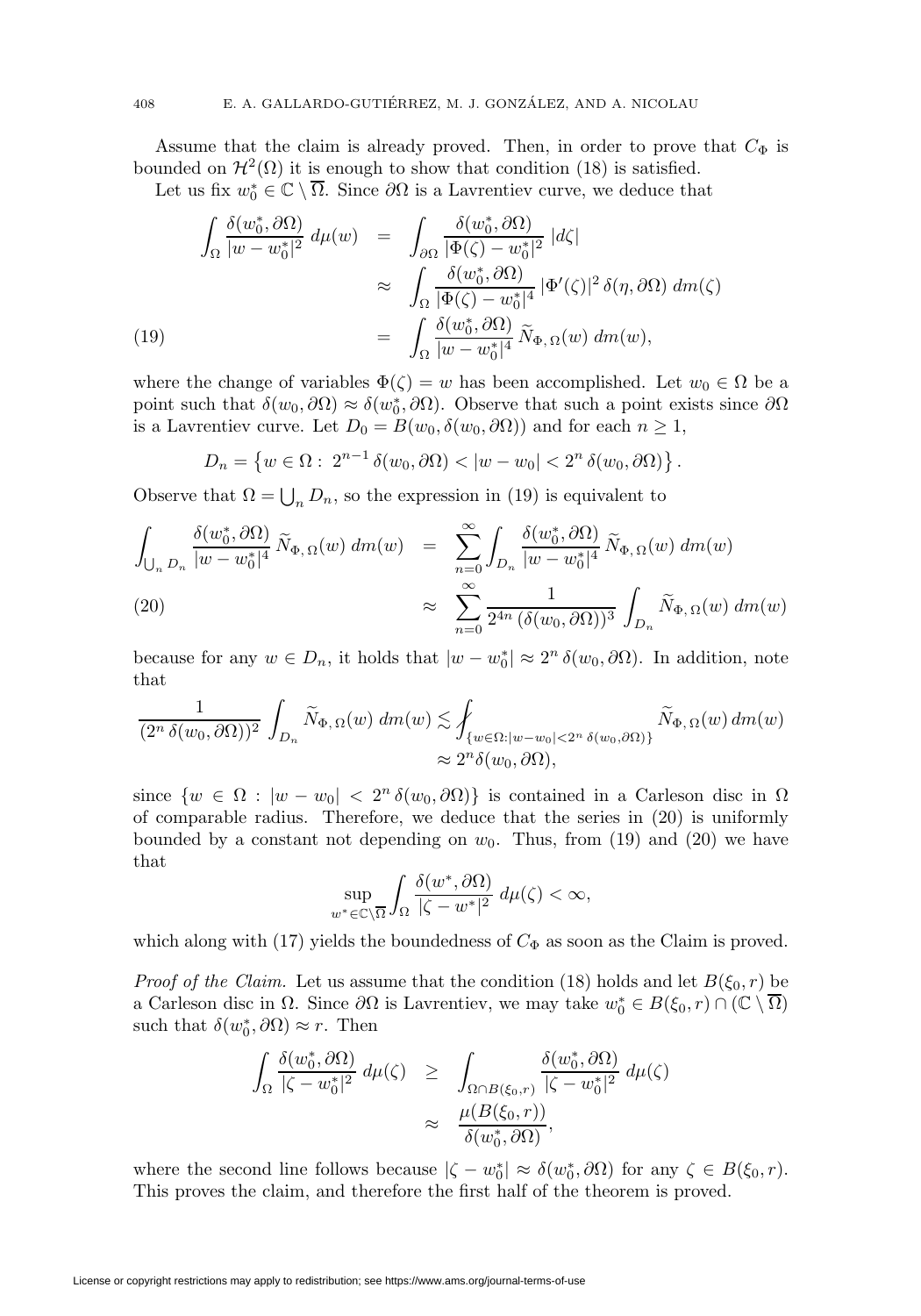Now, we deal with the compact part of the theorem. First, let us assume that  $C_{\Phi}$  is compact on on  $\mathcal{H}^p(\Omega)$ , for  $1 \leq p < \infty$ . As before, we can fix  $p = 2$ .

For  $w^* \in \mathbb{C} \setminus \overline{\Omega}$ , let  $K_{w^*}$  be the analytic function on  $\Omega$  defined by:

$$
K_{w^*}(\zeta) = \frac{\left(\delta(w^*, \partial \Omega)\right)^{1/2}}{\zeta - w^*} \qquad (\zeta \in \Omega).
$$

As we proved at the beginning,  $K_{w^*} \in \mathcal{H}^2(\Omega)$ . Moreover, note that  $K_{w^*}$  converges weakly to zero as  $\delta(w^*, \partial \Omega) \to 0$ . Since  $C_{\Phi}$  is compact, we deduce  $||C_{\Phi} K_{w^*}||_{\mathcal{H}^2(\Omega)} \to$ 0 as  $\delta(w^*, \partial\Omega) \to 0$ . Proceeding with the estimates as we did before to prove the boundedness of  $C_{\Phi}$ , we obtain the desired result.

Now, assume that for any Carleson disc  $B(\xi,r)$  in  $\Omega$  it holds that

$$
\lim_{r \to 0} \frac{1}{r} \oint_{B(\xi,r)} \widetilde{N}_{\Phi,\,\Omega} \, dm = 0.
$$

In order to prove that  $C_{\Phi}$  is compact on  $\mathcal{H}^2(\Omega)$ , it is enough to show that for any  ${F_n}\subset\mathcal{H}^2(\Omega)$  sequence of functions weakly convergent to zero,

$$
||C_{\Phi}F_n||^2 = \int_{\partial\Omega} |F_n(\Phi(w))|^2 |dw| \to 0, \quad \text{as } n \to \infty.
$$

But this is equivalent to

$$
\int_{\Omega} |F_n(w)|^2 d\mu(w) \to 0, \quad \text{as } n \to \infty,
$$

where  $\mu$  denotes as before the pull-back measure under  $\Phi$  of the arc-length measure on  $\partial\Omega$ . Since  $\Omega$  is a Lavrentiev domain, it is enough to prove that for any Carleson disc  $B(\xi, r)$  in  $\Omega$ ,

(21) 
$$
\lim_{r \to 0} \frac{\mu(B(\xi, r))}{r} = 0.
$$

A similar argument to that used to prove the Claim above, yields that (21) holds if

$$
\int_{\Omega} \frac{\delta(w^*, \partial \Omega)}{|\zeta - w^*|^2} d\mu(\zeta) \to 0 \quad \text{as } \delta(w^*, \partial \Omega) \to 0,
$$

which can be straightforward verified proceeding as before. This completes the proof of the theorem.  $\Box$ 

Remark 5.2. We point out that Theorem 3.1 could be drawn from Theorem 5.1 since the condition stated by the Littlewood type inequality implies the corresponding one "in means". Nevertheless, in this way, it is shown that the role played by the assumption on the domain  $\Omega$  to be Lavrentiev. In fact, we conjecture that such an assumption is also necessary in order to get the characterization of bounded composition operators in terms of the Littlewood type inequality "in means".

# **ACKNOWLEDGMENTS**

The authors thank the referee for helpful comments and suggestions which improved the final form of the paper.